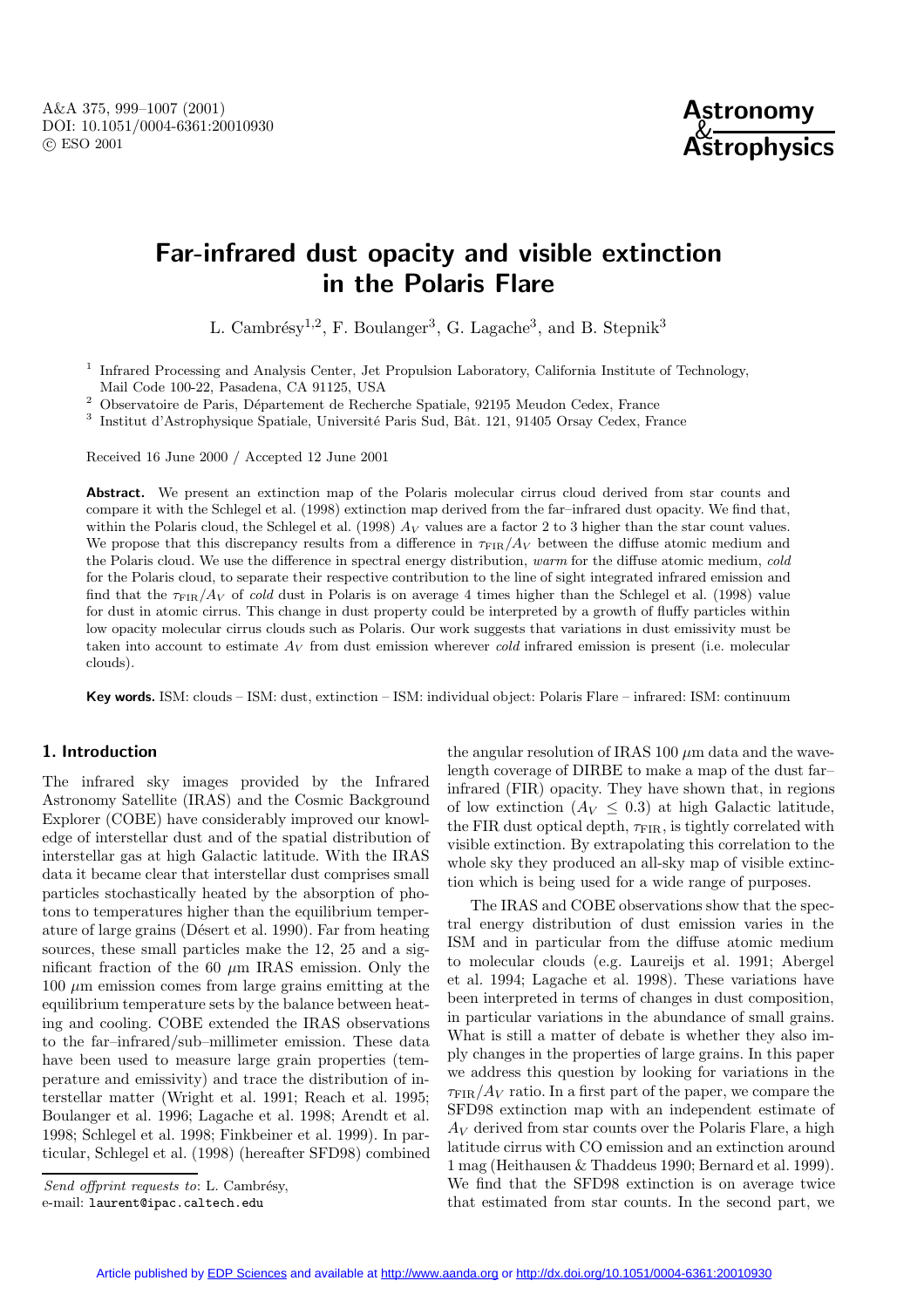investigate various explanations of the extinction discrepancy and propose to relate it to a difference in  $\tau_{\rm FIR}/A_V$ between dust in low extinction cirrus and the colder dust associated with the Polaris Flare.

## **2. Extinction in the Polaris Flare**

#### 2.1. Extinction map from star counts

We have used the USNO-PMM (Monet 1996) B photometry and the method described in Cambrésy (1999) to build a visual extinction map (assuming  $R_V = 3.1$ ) of the Polaris cirrus cloud (Fig. 1). The method consists of star counts with variable resolution in which the local stellar density is estimated with the 20 nearest stars of each position. The extinction is derived from the star density  $(D)$  as follows:

$$
A_B = \frac{1}{a} \log \frac{D_{\text{ref}}(b)}{D} \tag{1}
$$

$$
A_V = A_B \times \frac{A_V}{A_B} = A_B \times \frac{R_V}{1 + R_V} \tag{2}
$$

where  $a$  is the slope of the  $B$  luminosity function and  $D_{\text{ref}}$  the reference stellar density in the absence of extinction. The high galactic latitude of the Polaris Flare  $(b \sim 27^{\circ})$  prevents the contamination by other clouds on the same line of sight. The upper limit to its distance of about 240 pc (Heithausen et al. 1993) ensures that the cloud is close enough to derive the extinction from star counts without significant contamination by foreground stars.

The extinction map (Fig. 1) is obtained by taking for  $\log D_{\text{ref}}(b)$  the value derived from the linear fit of  $\log D$ versus the galactic latitude b outside the Polaris Flare, i.e.  $\log D_{\text{ref}} = \beta + \alpha \times b$ . This corrects the stellar density variations due to variations in the length of the line of sight through the stellar disk, but ignores extinction from diffuse interstellar matter outside the Polaris cloud. To account for this diffuse uniform or slowly varying extinction which is not seen by star counts, we measured the SFD98 map variations with respect to the galactic latitude for regions with  $(A_V < 0.2)$ . For b ranging from  $25°$  to  $34°$  and l ranging from  $105°$  to  $143°$  we find that  $A_V(\text{SFD98}) - A_V(\text{starcount}) \approx 0.20 - 7.3 \times 10^{-3} \times b$ . We have used this relation to correct the star count extinction values in order to make the comparison with the SFD98 map; the absolute value of the resulting correction is lower than 0.05 mag. After this correction, both our extinction map and the SFD98 map measure the total extinction. This is necessary to compare each map together and with DIRBE far–infrared data. Extinction values outside the Polaris cloud (where  $A_V \leq 0.2$ ) match those of the SFD98 map. For  $17 < b < 25$  the linear relation we measured is no longer valid and it becomes hard to make such a correction because of the lack of areas with low extinction in the SFD98 map. Since we are interested only in directions represented by white crosses which are all at  $b > 25$  in Fig. 1, there is no need to try to include diffuse extinction for  $b < 25$ . The star count Polaris extinction map agrees with extinction values derived from color excesses based on CCD images of a 1 deg<sup>2</sup> section of Polaris (Zagury et al. 1999).

The resolution of the resulting map is about  $8'$ . Statistical uncertainties in the determination of the extinction come from star counts. The distribution of stars follows a Poisson law with a sigma equal to  $\sqrt{N}$ , where N is the number of counted stars. For  $N = 20$  we obtain  $\Delta A_V = \pm_{0.23}^{0.29}$ . Moreover, the  $R_V$  parameter introduces a systematic uncertainty. In the absence of any measurement, we have assumed  $R_V = 3.1$  which corresponds to the average value in the diffuse interstellar medium. A higher value of 5.5, that is common but not systematic in dense cores, would multiply our extinction values by a factor 1.12.



Fig. 1. Visual extinction map of the Polaris Flare from B star counts using the USNO-PMM catalogue. White crosses represent the DIRBE pixels used to compare the star count based extinction map with the SFD98 extinction map based on FIR emission.

#### 2.2. Comparison with SFD98

In Fig. 2, the ratio between SFD98 and star count extinction values is plotted against the dust temperature as derived by SFD98. For this we have smoothed both extinction maps to the DIRBE resolution. The DIRBE pixels used for this comparison are marked with white crosses in Fig. 1. The SFD98  $A_V$  values are systematically higher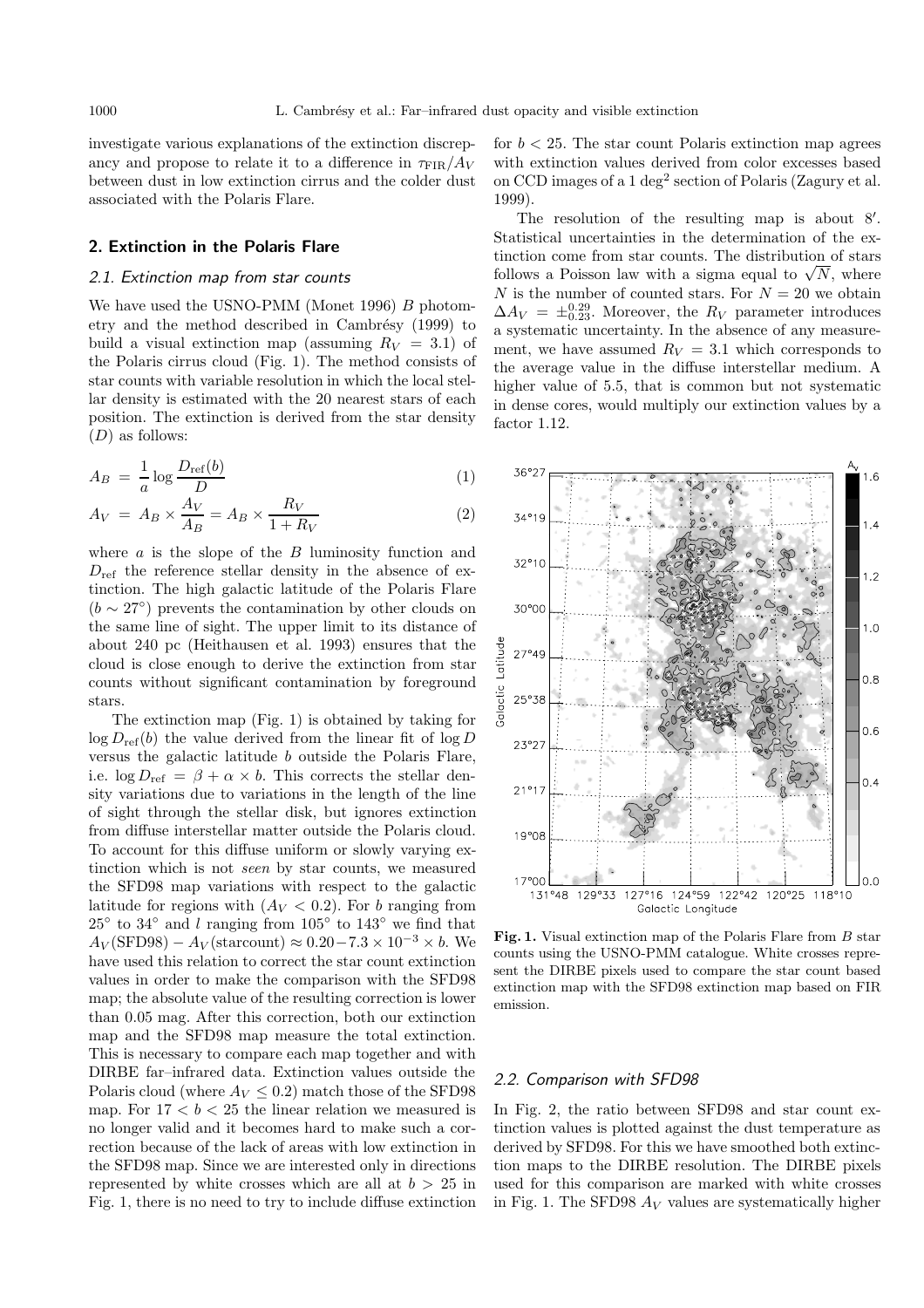than those derived from star counts. The extinction ratio decreases for increasing dust temperatures. The mean ratio between the SFD98 and star count extinction values is 2.1. Figure 3 shows the spatial distribution of the difference between SFD98 and our extinction map.



**Fig. 2.** Comparison of the SFD98 extinction with star count extinction in the Polaris Flare versus the SFD98 temperature.



**Fig. 3.** Difference between SFD98 and the star count extinction map at the DIRBE resolution. The two maps are in agreement outside the molecular cloud.

The Polaris star counts raise a question about the validity of the SFD98 extinction map in regions of higher extinction that in those where they calibrated their conversion from FIR dust opacity to  $A_V$ . Previous studies have already pointed out similar discrepancies. Szomoru & Guhathakurta (1999) have presented a study of cirrus clouds with UBVRI photometries and have compared their extinction derived from star counts, color excess,

UBV color–color diagrams and BVI color–color diagrams. They found for their highest extinction cirrus, in Corona Australis, a discrepancy with the SFD98 map comparable to that found here for the Polaris Flare. Arce & Goodman (1999) have compared the extinction toward the Taurus cloud using four different techniques and they also concluded that the SFD98 map overestimates the extinction by a factor of 1.3–1.5. These results are confirmed by von Braun & Mateo (2001) who compared a color study of the globular cluster NGC 3201 ( $b = 8.6°$ ) with the SFD98 extinction map for this line of sight. They concluded their analysis on a reddening overestimation in the SFD98 map.

## 2.3. Discussion

The extinction data presented in this paper together with similar data on other molecular clouds all lead to the same conclusion: the SFD98 extinctions are larger than the values derived from star counts in molecular clouds where  $A_V > 1$ .

Cloud structure on angular scales smaller than the resolution of the star counts can make the measured  $A_V$ smaller than the mean value of  $A_V$ . The relation between the mean extinction and the stellar density is not linear but logarithmic (Eq. (1)) whereas the FIR integration over a cell is linear. This could thus explain the extinction discrepancy. Rossano (1980) has quantified this effect. Using his results, we found that a difference of a factor 2 for a visual extinction of 2 mag would require a surface filling factor lower than 0.1. Such a low surface filling factor is incompatible with studies of the clumpiness of dust extinction which conclude on a smooth distribution of the dust in molecular clouds (Thoraval et al. 1997; Lada et al. 1999).

Another plausible explanation would be a shortcoming in the SFD98 dust temperature determination in molecular clouds which ignores temperature variation. This should be considered due to the coarse resolution of the SFD98 temperature map  $(\sim 1^{\circ})$  compared to the clumpiness of the brightest structures in cirrus clouds. For example, for a given FIR brightness, an underestimation of the dust temperature translates into an overestimation of the dust opacity. Observations of molecular clouds at higher angular resolution than DIRBE do show temperatures locally lower than those of SFD98. For example, PRONAOS observations of a piece of the Polaris cirrus gave a dust temperature of 13.5 K (Bernard et al. 1999), significantly lower than the value of 16 K at the same position in the SFD98 temperature map. This example clearly shows that the SFD98 temperature is an effective temperature which represents a mean intensity value weighted over the dust seen within the solid angle of their study. The impact of the beam (and line-of-sight) averaging on the SFD98 temperatures and opacities can be discussed on the basis of a simple model where we assume that the emission comes from a mixture of two distinct components. In this calculation, we assume an emissivity law  $(\propto \nu^2)$  and fit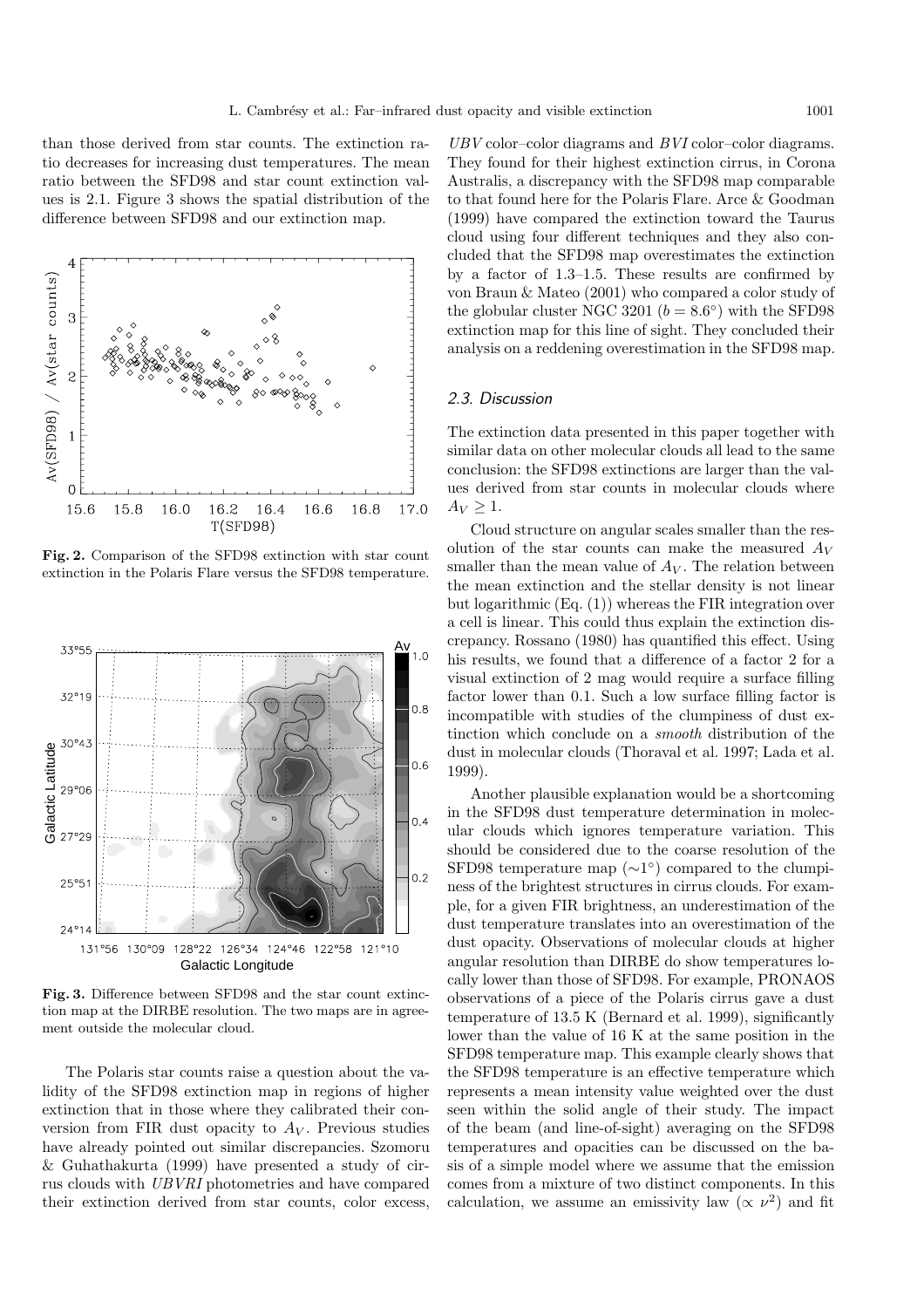a single black body to a combination of two black bodies at different temperatures. The effective optical depth is always smaller than the sum of the optical depth for the two temperatures. Thus if the  $\tau_{\text{FIR}}/A_V$  is the same for both dust components, our simple model shows that the SFD98 method always lead to an underestimation of  $A_V$ , the reverse of the discrepancy observed with star counts (Fig. 4). More generally, when a range of temperatures is present within the beam, the effective FIR dust opacity that is measured by SFD98 is always smaller than the mean opacity. Temperature variations within the beam thus cannot explain the extinction discrepancy between SFD98 and star counts.

The SFD98 map is a  $\tau_{\rm FIR}$  map and not an  $A_V$  map. To go from one to the other one needs to know the  $\tau_{\text{FIR}}/A_V$ ratio. We propose to explain the extinction discrepancy by variations in the  $\tau_{\text{FIR}}/A_V$  ratio between the low extinction regions used for the calibration of the  $A_V$  and the Polaris molecular cirrus. Variations in the  $R_V$  ratio from diffuse to dense clouds are interpreted as evidence for variations in the optical properties of large dust grains in molecular clouds (Cardelli et al. 1989). In our interpretation, the extinction discrepancy would thus be an additional signature of the evolution of dust from diffuse to dense clouds.



**Fig. 4.** Effective to total optical depth ratio versus warm component fraction. Cold and warm components are described by the modified Planck function  $P = B_{\nu}(T) \times (\lambda/\lambda_0)^{-2}$  with  $T_c = 13.5$  K and  $T_w = 17.5$  K, respectively. Optical depths are derived by fitting each spectrum with a single modified Planck function.

# **3. Warm and cold dust components**

## 3.1. Evidence for distinct emission components

The IRAS data have shown that no emission from aromatic hydrocarbons and very small grains at 12, 25 and  $60 \mu m$  is seen towards the dense gas traced by the millimeter transitions of <sup>13</sup>CO (Laureijs et al. 1991; Abergel et al. 1994). In practice, the molecular emission from this dense gas is observed to be well correlated with the difference between the 100 and 60  $\mu$ m IRAS brightnesses. Lagache et al. (1998) combined the FIR DIRBE bands to the 60  $\mu$ m data to separate along each line of sight the emission associated with the diffuse ISM and dense gas where both are present. With the long wavelength bands of DIRBE (100, 140 and 240  $\mu$ m), they were able to determine a dust temperature for each of these two emission components. Their results show that the dust associated with the dense gas, as traced by the difference between the 100 and 60  $\mu$ m brightness, is systematically colder ( $T \sim 15$  K) than dust in the diffuse atomic interstellar medium ( $T \sim 17.5$  K). We refer to these two emission components as *cold* and warm. The distinction between cold and warm emission components characterized by different dust temperatures and the abundance of small grains emission is corroborated by sub-mm observations at higher angular resolution for which the spatial separation of the infrared emission from diffuse and dense gas is easier to distinguish than with the DIRBE data (Bernard et al. 1999; Stepnik et al. 2001; Laureijs et al. 1996).

We propose to relate the extinction discrepancy to a variation in the  $\tau_{\text{FIR}}/A_V$  ratio between the *cold* and warm dust components. In their analysis of the DIRBE data, SFD98 did not consider the possible presence of distinct emission components with different dust temperature along the line of sight. They assume that large grain properties are everywhere the same and consequently that the temperature variations are exclusively due to changes in dust heating. In the Lagache et al. (1998) description of the data, the observed variations in the dust effective emission temperature are to a large extent due to various degrees of mixing between the warm and cold components. In a second paper, Finkbeiner et al. (1999), the same authors as SFD98, showed the necessity of including a very cold emission component with  $T \sim 9$  K in their analysis to improve the fitting of the FIRAS data at long wavelengths. However, this very cold component and the cold component of Lagache et al. (1998) are distinct (Note that they are not mutually exclusive and that both may be required to correctly describe the data). The cold component, derived from DIRBE data, is spatially correlated with known molecular clouds; the very cold component, deduced from FIRAS long-wavelength spectra is, on the contrary, present in all directions. For the subject of this paper the key difference between both components is that in the Finkbeiner et al. (1999) analysis the very cold component accounts for a fixed fraction of the emission, independent of sky position (fixed opacity ratios between the very cold and warm components, with temperature given by a power law) while in the Lagache et al. (1998) analysis the cold fraction varies spatially and is zero in the high latitude regions used by SFD98 for the calibration of the  $\tau_{\text{FIR}}/A_V$  ratio. Due to this spatial dependence, a difference in dust properties between the *cold* and warm emission components, namely in the  $\tau_{\text{FIR}}/A_V$  ratio, will limit the domain of the SFD98 conversion of  $\tau_{\text{FIR}}$  into  $A_V$  and could account for the observed discrepancy with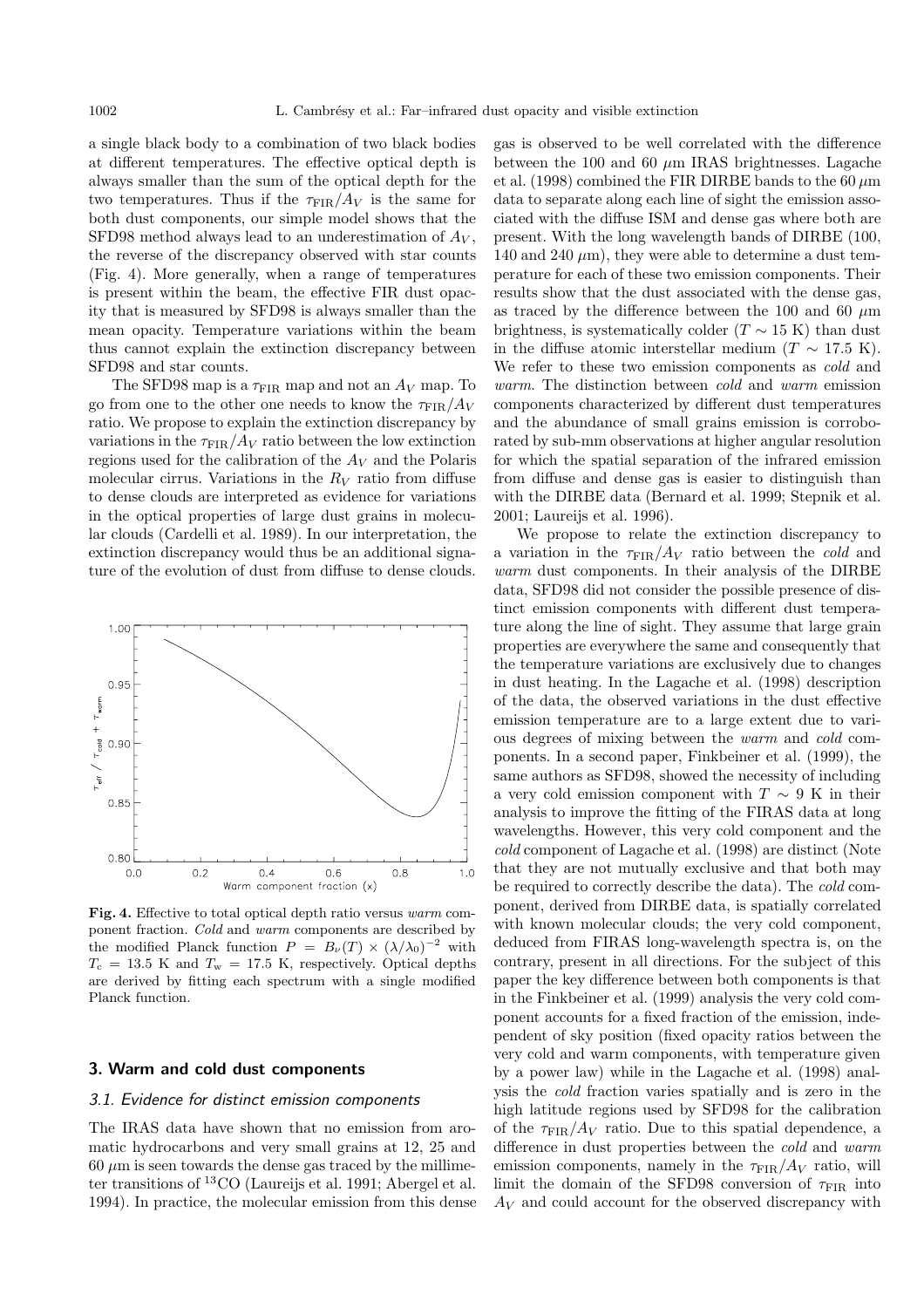star counts. This statement is quantified in the following sections.

with a FIR dust emissivity index of 2. Optical depth is thus directly proportional to the 100  $\mu$ m warm emission.

#### 3.2. Separation of the warm and cold components

A separation of the warm and cold contributions to the infrared brightness is necessary in order to derive a temperature and FIR opacity for each component. To do this, we apply a method similar to that of Lagache et al. (1998) to DIRBE images of the Polaris Flare. Let  $I(\lambda)(\lambda = 100,$ 140, 240  $\mu$ m) be the DIRBE emission at 100, 140 and 240  $\mu$ m respectively, and  $R(\lambda, 60)$  the  $I_{\nu}(\lambda)/I_{\nu}(60)$  flux ratio observed in cirrus clouds. The cold maps are computed at each wavelength according to the relationship:  $I(\lambda)_{c} = I(\lambda) - R(\lambda, 60) \times I(60).$ 

We first determine  $R(100, 60)$  using the correlation diagram of the diffuse cirrus emission around the Polaris cloud. We obtain  $R(100, 60) = 4.0 \pm 0.3$ . At 140 and  $240 \mu m$  the correlation diagrams are much more noisy. Therefore we prefer to compute  $R(140, 60)$  and  $R(240, 60)$ using  $R(100, 60)$  and assuming a large grain temperature of  $17.5 \pm 0.5$  K. We thus obtain:  $R(140, 60) = 7.9 \pm 1.1$ and  $R(240, 60) = 6.4 \pm 1.4$ .

The produced cold maps have non-zero emission at a large scale due to 1) zodiacal residual emission (mainly coming from the 60  $\mu$ m map) and 2) non-correction of the Cosmic Infrared Background. Therefore, under the assumption that the cold dust is distributed with limited angular extent in molecular clouds, we remove the low frequency structures using a  $18° \times 18°$  median filter. We thus obtain, at the end, maps of cold dust emission at 100, 140, and 240  $\mu$ m which are clumped on scales smaller than our filter size.

Map of statistical uncertainties for the cold emission are computed using the DIRBE release error maps:

$$
\Delta_{\text{sta}} I_{\nu}(\lambda)_{\text{c}} = \sqrt{\Delta I_{\nu}(\lambda)^2 + R(\lambda, 60)^2 \times \Delta I_{\nu}(60)^2}.
$$
 (3)

Systematic uncertainties are derived following:

$$
\Delta_{\rm sys} I_{\nu}(\lambda)_{\rm c} = \Delta R(\lambda, 60) \times I_{\nu}(60). \tag{4}
$$

Temperatures and optical depths are derived only for pixels containing significant cold emission (see Fig. 1), i.e. cold intensities at 100, 140 and 240  $\mu$ m greater than  $3\sigma$ ,  $\sigma$  being estimated at each wavelength using the width of the histograms of the cold emission maps.

Statistical and systematic uncertainties on the cold dust temperature and optical depth are computed using the statistical and systematic 100, 140 and 240  $\mu$ m error maps of cold emission, respectively. Temperatures and optical depths are derived using the  $\chi^2$  fitting and assuming a FIR dust emissivity index of 2. Uncertainties given by the  $\chi^2$  fitting correspond to the 68.3% confidence level.

To determine the warm optical depth, we adopt the following method. We first remove to the 100  $\mu$ m map the  $cold 100 \mu m$  emission and the cosmic FIR background value from Lagache et al. (2000). We then assume that the *warm* component has a temperature of  $17.5 \pm 0.5$  K

The error on the *warm* emission, including both the systematic and statistical errors, is:

$$
\Delta I_{\nu}(100)_{\rm w} = \sqrt{\Delta I_{\nu}(100)^2 + \Delta I_{\nu}(100)_{\rm c}^2 + \Delta I_{\nu}(100)_{\rm CIB}^2} \,.
$$
 (5)

Optical depth uncertainties correspond to the minimum and maximum optical depth value allowed by the combination of  $\Delta I_{\nu}(100)_{\rm w}$  and the 0.5 K error on the assumed dust temperature.

# 3.3. From far–infrared optical depth to visible extinction

Within the two components model, the total extinction can be written as the sum of the extinction in the warm and in the cold components:

$$
A_V = A_V^{\rm w} + A_V^{\rm c} \tag{6}
$$

and we have:

$$
A_V^{\rm w} = \tau_{100}^{\rm w} \times \left(\frac{\tau_{100}}{A_V}\right)_{\rm w}^{-1}
$$
 (7)

$$
A_V^c = \tau_{100}^c \times \left(\frac{\tau_{100}}{A_V}\right)_c^{-1}
$$
 (8)

where the ratio  $(\tau_{100}/A_V)_{\text{w.c}}$  are the emissivities of the dust at 100  $\mu$ m for the *warm* and *cold* components, respectively. We take for the FIR-to-visible opacity ratio of the warm component,  $(\tau_{100}/A_V)_{\rm w}$ , the ratio measured by SFD98 in low extinction regions. Then, we can derive  $A_V^{\rm w}$ using Eq. (7) and the emissivity of the cold component is:

$$
\left(\frac{\tau_{100}}{A_V}\right)_{\rm c} = \frac{\tau_{100}^{\rm c}}{A_V - A_V^{\rm w}}.\tag{9}
$$

#### 3.4. Far–infrared emissivity of the warm component

The dust emissivity for the *warm* component is taken from SFD98. In their paper, they provide the value of  $p = E_{B-V}/I_{100} = 0.0184$ , where  $I_{100}$  is the 100  $\mu$ m brightness expressed in MJy sr−<sup>1</sup> corrected from the zodiacal emission and scaled with the measured dust opacity from the pixel dependent dust temperature to a fixed temperature of 18.2 K. With this scaling, the conversion from  $I_{100}$ to FIR opacity becomes pixel independent. We have:

$$
\frac{\tau_{100}}{A_V} = \frac{I_{100}}{A_V \times \mathcal{B}_{100}(T)} = \frac{1}{R_V p \mathcal{B}_{100}(18.2 \text{ K})}.
$$
(10)

For the mean Solar Neighborhood extinction law we have  $R_V = A_V / E_{B-V} = 3.1$ . Moreover, a color correction should be applied to the optical depth because FIR fluxes are expressed for the effective filter wavelength assuming  $a \nu^{-1}$  law. The correction consists of dividing the infrared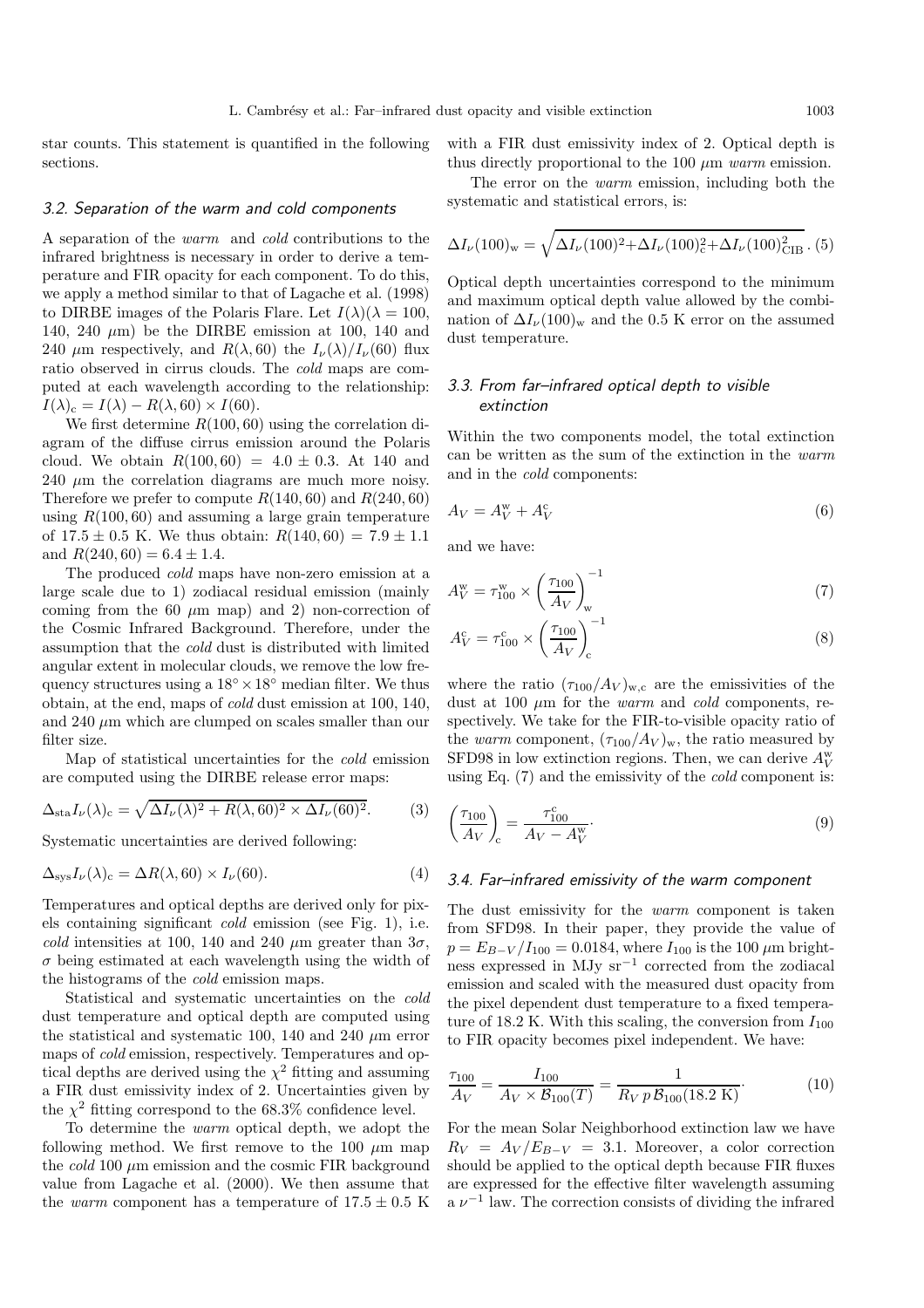

**Fig. 5.** Temperature and optical depth normalized at 1 cm−<sup>1</sup> versus the galactic latitude for warm and cold components. Error bars represent the mean total uncertainty (statistical plus systematic) for each component.

flux by a color factor  $K$  defined in the DIRBE *explanatory* supplement as follow:

$$
\mathcal{K} = \frac{\int_{\nu} \left( \frac{I_{\nu}}{I_{\nu_0}} \right)_{\text{real}} W_{\nu} \, \mathrm{d}\nu}{\int_{\nu} \left( \frac{I_{\nu}}{I_{\nu_0}} \right)_{\text{eff}} W_{\nu} \, \mathrm{d}\nu}
$$
\n(11)

where  $W_{\nu}$  is the filter profile. The value given in the explanatory supplement is  $K_{100}(18.2 \text{ K}) = 0.91125$ .

Finally, the emissivity for the warm component is:

$$
\left(\frac{\tau_{100}}{A_V}\right)_w = \frac{\mathcal{K}_{100}(18.2 \text{ K})}{R_V p \mathcal{B}_{100}(18.2 \text{ K})} = 1.31 \times 10^{-7}.
$$
 (12)

# 3.5. Far–infrared emissivity of the cold component

# 3.5.1. Result

Following the procedure described in Sects. 3.2 and 3.3 we use the extinction map (Fig. 1) and the decomposition of the FIR flux in two components. We use the DIRBE resolution (the extinction map has been convolved by the DIRBE beam) and only pixels with high signal-to-noise ratio for both components. Figure 5 shows the temperature and the optical depth normalized to  $1 \text{ cm}^{-1}$  for the two components. The temperature in the Polaris Flare varies from 13 K to 15.5 K.

Using Eq. (9) we obtain the values of the emissivity of the *cold* component,  $\begin{pmatrix} \tau_{100} \\ A_V \end{pmatrix}$  , presented in the Fig. 6. These values are all above the SFD98 value for the warm component (filled square in Fig. 6). The median value for the *cold* component emissivity at 100  $\mu$ m is:

$$
\left(\frac{\tau_{100}}{A_V}\right)_{\rm c} = 5.3 \times 10^{-7}.\tag{13}
$$



**Fig. 6.** Emissivity variation versus temperature in the Polaris Flare, with the typical statistical (cross in the upper right corner) and systematic (squares) uncertainties. The filled square represents the SFD98 value which corresponds to the warm component emissivity. Dust emissivity of the cold component is 4.0 times larger than the warm one.

This is 4.0 times larger than the SFD98 value for the warm component.

## 3.5.2. Uncertainties

In this sub-section, we compare uncertainties on the dust parameters with the dispersion of the points in Fig. 6. For the warm component, we are not able to separate the systematic from the statistical errors (see Eq. (5)). Since these errors are small compared to those on the cold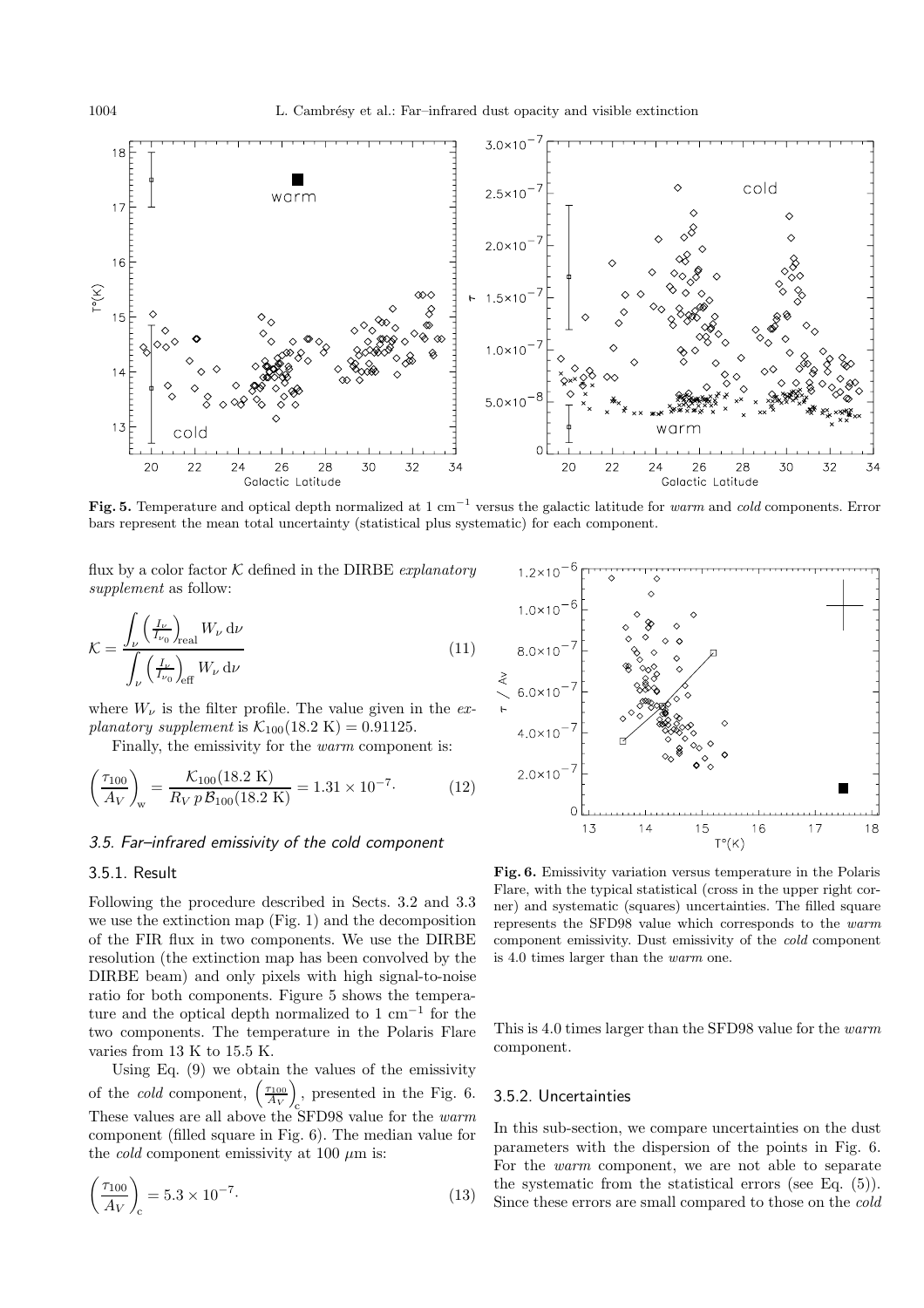component parameters (by a factor of ∼3) we focus on this last contribution to the observed scatter in Fig. 6.

Systematic errors. In Sect. 3.2 we describe errors associated with the separation of the FIR flux in two components. Systematic errors on  $\tau_{100}/A_V$  are dominated by uncertainties on  $R(\lambda, 60)$  which are used to derive the emission of the cold dust. These systematic errors would shift the whole set of data points. In Fig. 6 we give the direction and amplitude of these shifts for the median value. Extreme values for  $\left(\frac{\tau_{100}}{A_V}\right)$  $\int_{c}$  are 3.6 × 10<sup>-7</sup> and 7.9 × 10<sup>-7</sup> and correspond to 2.7 and 6.0 respectively for the ratio of the emissivity between the two components. For  $R_V = 5.5$ , we have already mentioned that star count extinction is multiplied by 1.12; the resulting median emissivity ratio would then be 3.1 (rather than 4.0).

Statistical errors. The dispersion of the values represented in Fig. 6 suggests an increase of the FIR emissivity of the dust when the temperature decreases. However we examine the possibility of this trend being linked with statistical errors. In Fig. 6 the statistical errors are represented by error bars in the upper right corner. Since the optical depth is related to the FIR emission by the relation  $\tau_{100} = I_{100}/\mathcal{B}_{100}(T)$ , errors on the temperature and on the optical depth are correlated: temperature overestimation implies optical depth underestimation. This effect contributes to the observed dispersion in Fig. 6 but cannot fully explain its amplitude. We believe therefore that an intrinsic dispersion of the  $\tau_{100}/A_V$  exists and that it may be related to an evolution of the emissivity with the temperature.

## **4. Discussion**

#### 4.1. Dust evolution from warm to cold component

The submillimeter analysis of the Polaris Flare by Bernard et al. (1999) has revealed an unexpected low temperature in this cirrus. They have used the extinction map of Fig. 1 to model the effect of the attenuation of the interstellar ultraviolet and visible radiation field on the dust temperature. They concluded that this cannot explain the observed temperature difference between Polaris and warm cirrus clouds. They thus suggest that the temperature difference is related to a change in optical dust properties. For a larger FIR to visible/UV extinction ratio, grains are able to radiate more efficiently the energy absorbed and thus their equilibrium temperature is reduced. Thereby, our interpretation of the extinction data is in agreement with Bernard et al. (1999) conclusions. A similar conclusion about the FIR dust emissivity is reached by the modeling of PRONAOS FIR/sub-mm observations of a molecular filament in Taurus (Stepnik et al. 2001). In this modeling, a change in the  $\tau_{\text{FIR}}/A_V$  ratio between the *cold* dust within the filament and the warm dust outside by a factor 3.4 is required to reproduce the brightness profiles

across the filament at the various wavelengths. This study, unlike ours, does not rely on the empirical separation of warm and *cold* components.

The most straightforward explanation for the change in dust FIR emissivity between diffuse and molecular clouds is grain growth through grain-grain coagulation and accretion of gas species (e.g. Draine 1985). These two processes should lead to composite grains with significant porosity. The effect of the formation of composite fluffy grains on the dust opacity is well explained by Dwek (1997). Two effects contribute to an increase in the dust opacity per unit dust mass. (1) The first contribution results from an increase in the effective grain sizes. For spherical grains of size a:  $\tau_{ext} = \pi a^2 Q_{ext} N_d$  where  $N_{\rm d}$  is the dust column density and  $Q_{\rm ext}$  the extinction efficiency, and  $M_d = 4/3\pi a^3 \rho N_d$ , where  $\rho$  is the grain density. Within the Rayleigh limit  $(2\pi a \ll \lambda)$ ,  $Q_{\text{ext}}/a$  is independent of the grain size. For particles large relative to the wavelength  $(2\pi a \gg \lambda)$ , it is  $Q_{\text{ext}}$  which is roughly size-independent. In practice, the Rayleigh limit applies to all grains in the FIR while the second limiting case applies to large interstellar grains ( $a \sim 0.1 \ \mu m$ ) in the UV. Within these limiting cases, one finds that  $\tau_{\text{FIR}}$  scales as  $1/\rho$  while  $\tau_{\rm UV}$  scales as  $1/a\rho$ . For increasing grain porosity, the effective grain density  $\rho$  decreases and  $\tau_{\text{FIR}}$  increases. Thus, the ratio  $\tau_{\text{FIR}}/\tau_{\text{UV}}$  scales as the grain size a. Qualitatively this also applies to the ratio  $\tau_{\text{FIR}}/A_V$ . (2) The second, more subtle, effect is that the optical properties of the composite grains differ from the optical properties of their constituents: grain properties depend not only on their size but also on their composition and structure. In particular, the wavelength dependence of  $Q_{\text{ext}}/a$  changes with grain composition. For the specific case of composite carbonsilicate grains, this leads to a significant enhancement of the opacity in the FIR relative to that in the visible (Dwek 1997). Dust properties of porous composite grains have also been quantified numerically (e.g. Bazell & Dwek 1990; Mathis & Whiffen 1989). In their work, Mathis & Whiffen (1989) show that it is possible to fit the extinction curve and its variations with  $R_V$  with a size distribution of composite porous carbon+silicate grains. Their calculations show that enhancements of the  $\tau_{\text{FIR}}/A_V$  ratio by a factor of at least 3 can be obtained within the constraints set by the UV to near–infrared extinction curve.

The proposed interpretation of the variations in FIR dust emissivity implies that grain coagulation would be effective even within cirrus clouds and not only in dark clouds and proto-stellar condensations. Observed variations in the  $R_V$  ratio have also been interpreted as evidence for grain growth from diffuse to dense clouds (e.g. Kim & Martin 1996). It will thus be interesting to look for a plausible correlation between the changes in  $\tau_{\text{FIR}}/A_V$ and variations in the visible extinction curve. Note however that these two signatures of dust evolution from the diffuse ISM to molecular clouds are not necessarily correlated because  $R_V$  and  $\tau_{\text{FIR}}/A_V$  do not share the same dependence on the dust porosity and size distribution (Mathis & Whiffen 1989).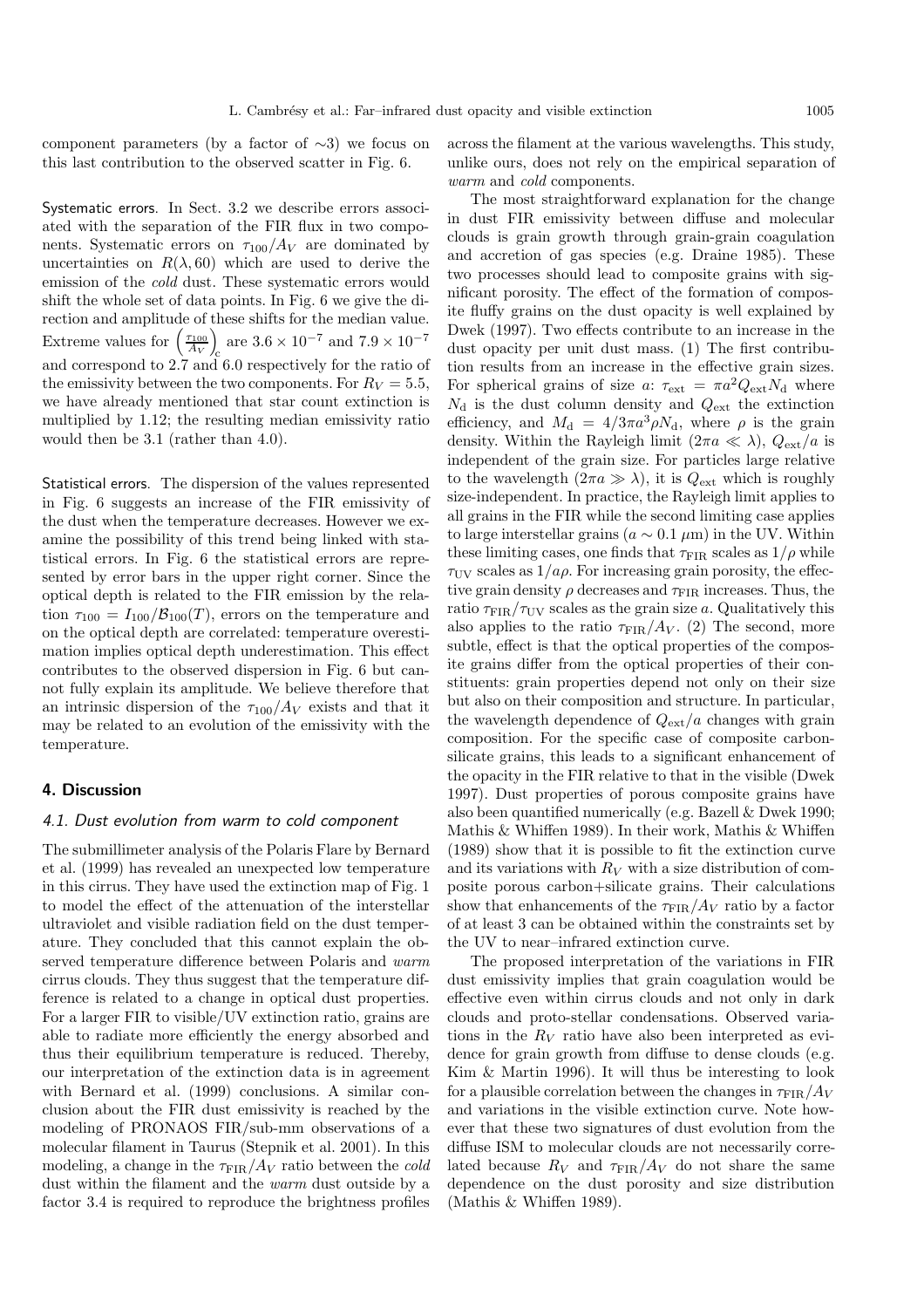In the absence of multiband visible photometric data, we have no estimate of  $R_V$  in the Polaris cloud and one can only make rather qualitative comments. Cardelli et al. (1989) have shown that the variations in the extinction curve from the UV to the near-IR, to a good approximation, can be related to one single parameter,  $R_V$ . The  $R_V$ -dependent extinction curves all converge in the near-IR but the change in the  $\tau_{\text{FIR}}/A_V$  ratio proposed to explain the extinction data is larger that one would expect from the simple extrapolation of this convergence to the FIR. For the Cardelli et al. relation, the  $\tau_{\text{FIR}}/A_V$  varies by a factor 1.2 for a large change in  $R_V$  from 3.1 to 5.5. If we add the effect of such an  $R_V$  change on the star count  $A_V$  estimates (which needs to be multiplied by a factor 1.12 due to the fact that our star counts are based on a B image, see Sect. 2.1), the extinction discrepancy between SFD98 and star counts, a factor of about 2, is reduced by only a factor 1.34. This paper thus suggests that the  $R_V$ -dependent extinction curves should separate again in the FIR.

#### 4.2. Validity of the SFD98 extinction map

We chose the Polaris Flare for its brightness in the cold emission map presented in Fig. 7. The white regions in this figure are the regions with cold emission, outside the Galactic plane, where the present work questions the validity of the SFD98.



Fig. 7. Cold component of the dust emission at 240  $\mu$ m from (Lagache et al. 1998).

As mentioned in Sect. 2.2, additional studies similar to the present work support our results (Szomoru & Guhathakurta 1999; Arce & Goodman 1999; von Braun & Mateo 2001) for pieces of the Corona Australis and Taurus clouds. Both regions have an important cold emission in Fig. 7. Since the Szomoru & Guhathakurta (1999) work is a prelude to what can be done systematically with the Sloan Digitized Sky Survey (SDSS), it is crucial for further works to be aware that the dust emissivity varies in the FIR, even for cirrus cloud. Arce & Goodman (1999) suggest that the discrepancy results from a calibration bias. In the present paper we show that there is no general calibration that could be used in all directions. Optical properties of grains vary and the conversion from FIR fluxes to opacity cannot be limited to a single scaling factor.

For low galactic latitude  $(|b| < 10°)$  it is obvious that the SFD98 map has to be used with caution since very different physical environments are mixed along the line of sight. Chen et al. (1999) propose a 3-dimensional extinction model to constrain the galactic structure based on the SFD98 map used toward globular clusters as close as 3◦ to the Galactic center. They found a recalibration was better to fit their data and they used the new calibration for the whole sky. The Galactic plane and even more, the Galactic center, are very complicated regions: the presence along the line of sight of massive stars which heat the interstellar dust and molecular clouds with cold dust makes impossible the separation of the different components which contribute to the FIR flux. It is not clear how their empirical calibration of the FIR emissivity can be related to those determined for the nearby interstellar medium.

Bianchi et al. (1999) have derived the FIR dust emissivity using wavelength dependences derived from FIR spectra of galactic emission and the SFD98 extinction map to normalize the  $\tau_{\text{FIR}}/A_V$  ratio. The authors admit that two components of temperature could exist at low galactic latitude but they omit that dust properties could also vary.

The knowledge of the extinction close to the Galactic plane is required to estimate precisely the properties of some objects, like the RR Lyrae type stars, used as a distance indicator. Stutz et al. (1999) used the SFD98 map to deredden RR Lyrae type stars in Baade's window, i.e. 3◦ from the Galactic center.

### **5. Conclusion**

We have presented an extinction map of the Polaris high latitude cloud derived from star counts. This extinction map is compared with that produced by SFD98 based on the IRAS and DIRBE FIR sky maps. Within the Polaris cirrus cloud, the SFD98 extinction value is found to be a factor 2 to 3 higher than the star count values.

We propose to relate the extinction discrepancy to variations in the  $\tau_{\text{FIR}}/A_V$  of interstellar dust from the warm and cold emission components introduced by Lagache et al. (1998) on the basis of the observed difference in small grain abundance and large grain temperature between the diffuse ISM and dense molecular gas. Within this interpretation, we find that the FIR emissivity of dust grains in the cold component is on average about 4.0 times (from 2.7 to 6.0) larger than it is in the warm component. There is a slight evidence that the evolution of the grain properties are gradual, in the sense that the  $\tau_{\text{FIR}}/A_V$  ratio increases when the *cold* dust temperature decreases. The increase in the FIR opacity could be tracing a growth of dust grains by coagulation. Our work is thus suggesting that the size/porosity of the large dust grains evolve within low opacity molecular cloud, such as the Polaris Flare.